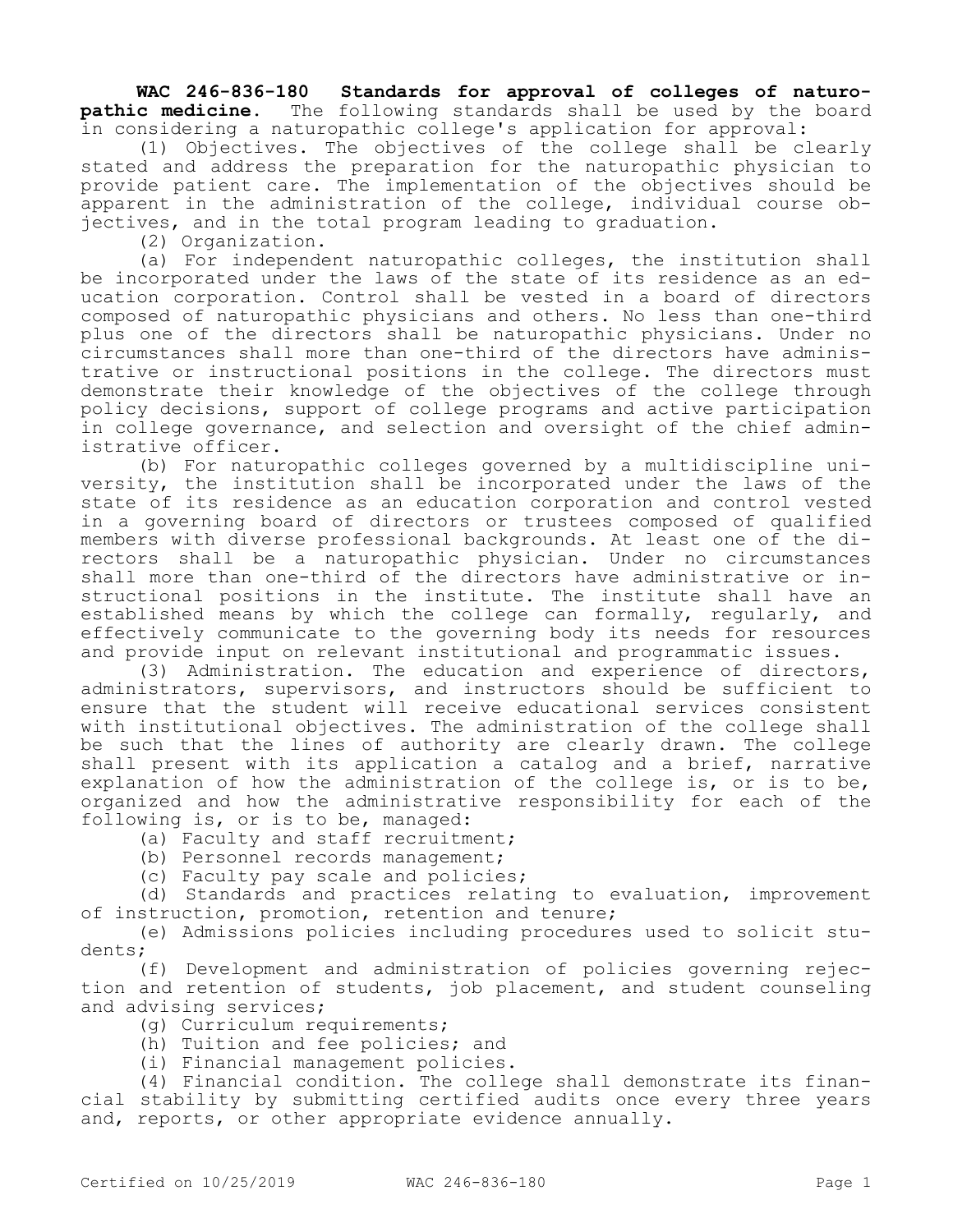(5) Records. The college shall maintain a detailed system of records for each student beginning with application credentials through the entire period of attendance. The records, including matriculation, attendance, grades, disciplinary action, and financial accounts, shall be the permanent property of the college, to be safeguarded from all hazards and not to be loaned or destroyed.

(6) Educational credentials.

(a) Upon satisfactory completion of the educational program, the student shall receive a degree from the college indicating that the course of study has been satisfactorily completed by the student.

(b) In addition, for each student who graduates or withdraws, the college shall prepare, permanently file, and make available a transcript which specifies all courses completed. Each course entry shall include a title, the number of credits awarded, and a grade. The transcript shall separately identify all credits awarded by transfer or by examination.

(c) Upon request, all student records and transcripts shall be made available to the board.

(7) Catalog. The college shall publish a current catalog at least every two years containing the following information:

(a) Name, mailing address, and physical address of the school;

(b) Date of publication;

(c) Admission requirements and procedures;

(d) A statement of tuition and other fees or charges for which a student is responsible and a statement on refund policies;

(e) A school calendar designating the beginning and ending dates of each term, vacation periods, holidays, and other dates of significance to students;

(f) Objectives of the college;

(g) A list of trustees (directors), administrative officers and faculty members including titles and academic qualifications;

(h) A statement of policy about standards of progress required of students, including the grading system, minimum satisfactory grades, conditions for interruption for unsatisfactory progress, probation, and reentry, if any;

(i) A description of each course indicating the number of hours and course content, and its place in the total program;

(j) A description of facilities and major equipment, including library, laboratory and clinical training facilities;

(k) Statements on the nature and availability of student financial assistance, counseling, housing, and placement services, if any;

(l) A statement indicating whether the college is recognized by other agencies or associations for the licensing or certification of naturopathic physicians; and

(m) Any other material facts concerning the college which are reasonably likely to affect the decision of the potential student.

(8) Admission policies and procedures. The college shall not deny admission to a prospective student because of gender, race, color, religion, physical handicap and/or ethnic origin.

(9) Attendance. The college shall have a written attendance policy.

(10) Curriculum. The curriculum of the college shall be designed and presented to meet or exceed the requirements of this chapter. Each student shall complete a minimum of three thousand hours instruction, which shall include no less than two hundred post-graduate hours in the study of mechanotherapy. Minimum clinical training shall be one thousand one hundred hours, of which no less than eight hundred hours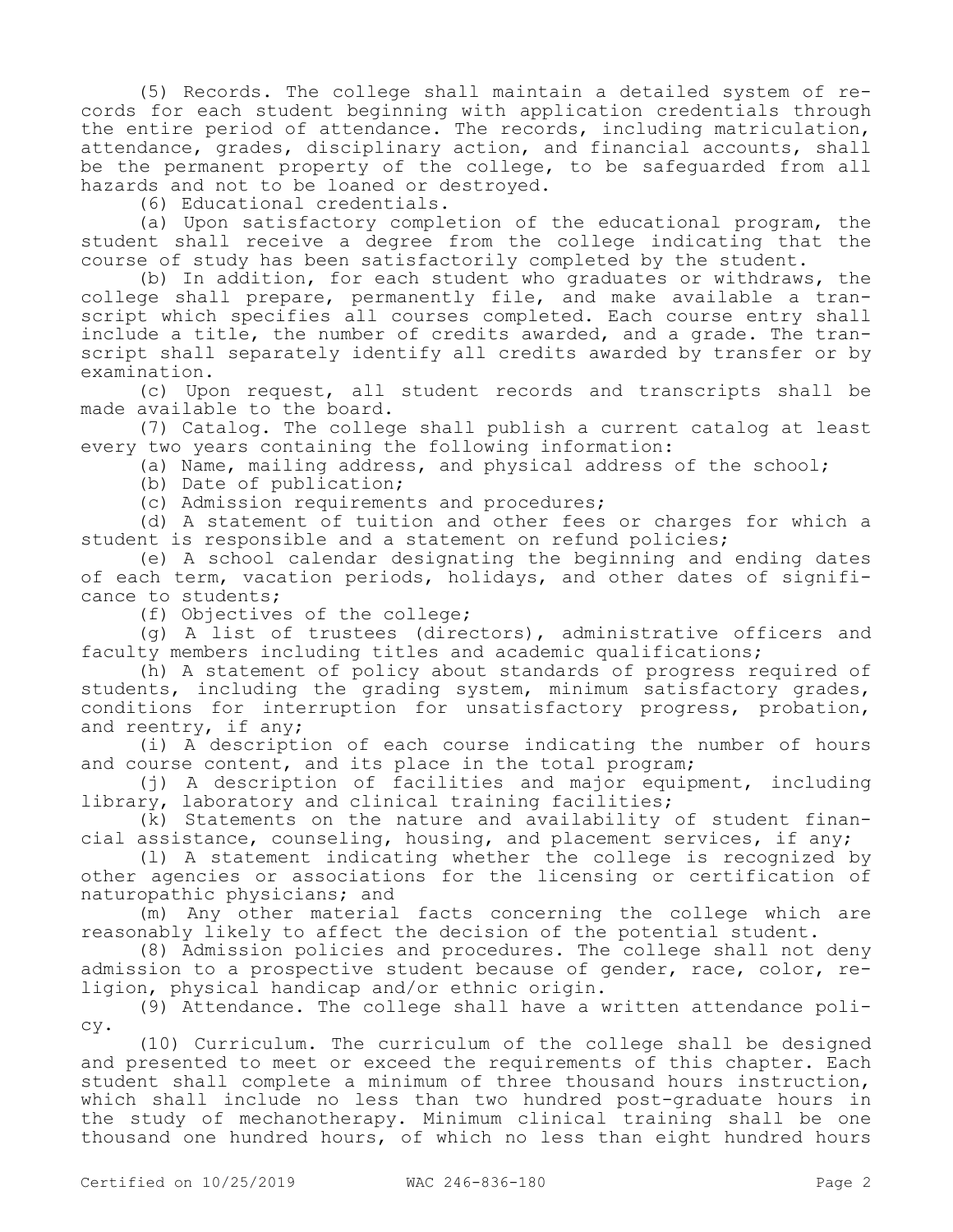shall be training with student actively involved in diagnosis and treatment in accordance with RCW 18.36A.050(3). The remainder, if any, may be preceptorships overseen by the college. The clinical training shall be in naturopathic procedures. The following standards are intended not as an exact description of a college's curriculum, but rather as a guide for the typical acceptable program. It is expected that the actual program taught by each naturopathic college will be prepared by the academic departments of the college to meet the needs of their students and will exceed the outline present here. The board's policy is to preserve the autonomy and uniqueness of each naturopathic college, and to encourage innovative and experimental programs to enhance the quality of education in colleges of naturopathic medicine.

(a) Basic science

Anatomy (includes histology and embryology) Physiology Pathology **Biochemistry** Public health (includes public health, genetics, microbiology, immunology) Naturopathic philosophy Pharmacology (b) Clinical sciences (i) Diagnostic courses

- Physical diagnosis
- Clinical diagnosis
- Laboratory diagnosis
- Radiological diagnosis
- (ii) Therapeutic courses
	- Matera medica (botanical medicine)
		- Homeopathy
		- Nutrition
		- Physical medicine
		- (includes mechanical and manual manipulation, hydrotherapy, and electrotherapy)
	- Psychological medicine
- (iii) Specialty courses

Organ systems (cardiology, dermatology, endocrinology, EENT, gastroenterology)

Human development (gynecology, obstetrics, pediatrics, geriatrics)

- State law and regulations as they relate to the practice of naturopathy
- Medical emergencies
- Office procedures
- (iv) Clinical externship/preceptorship

(11) Academic standards. The college must regularly evaluate the quality of its instruction and have a clearly defined set of standards of competence required of its students. Promotion to each successive phase of the program and graduation shall be dependent on mastery of the knowledge and skills presented in the program.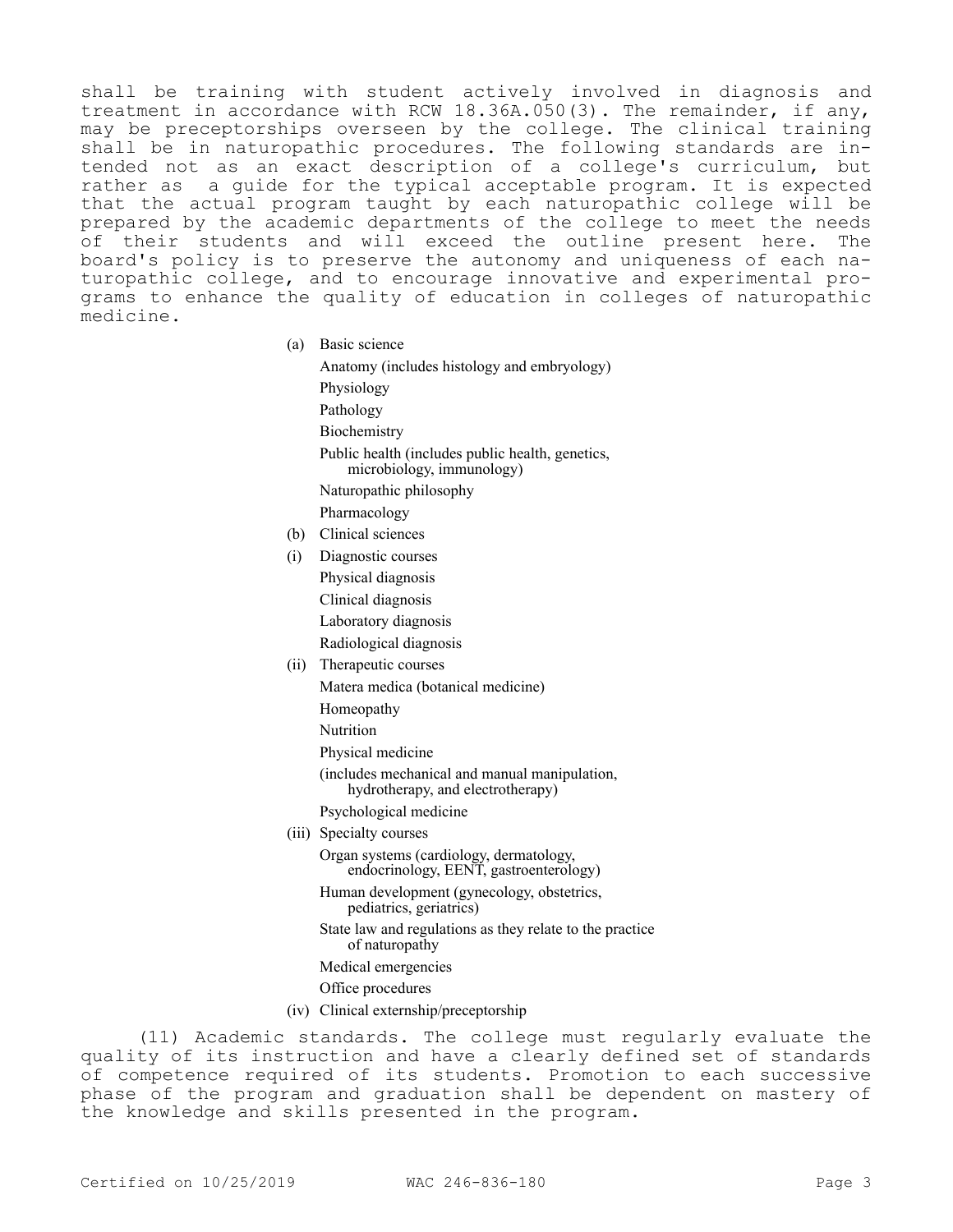(12) Faculty. Faculty members shall be qualified by training and experience to give effective instruction in the subject (s) taught; advanced degrees in their respective disciplines are expected. The faculty should participate in development and evaluation of curriculum instructional methods and facilities; student discipline, welfare, and counseling; establishment of administrative and educational policies; scholarly and professional growth. Provisions shall be made to allow and encourage faculty involvement in these noninstructional functions, including a plan for peer observation and evaluation among faculty. The college shall not discriminate on the basis of gender, race, age, color, religion, physical handicap, or national or ethnic origin in the recruitment and hiring of faculty. The college shall have stated policies on faculty hiring, compensation, fringe benefits, tenure, retirement, firing, grievance, and appeals procedures. The college shall submit to the board for each faculty member a resume which includes the following information.

(a) Academic rank or title;

(b) Degree(s) held, the institution(s) that conferred the degree(s), the date(s) thereof, and whether earned or honorary;

(c) Other qualifying training or experience;

(d) Name and course number of each course taught;

(e) Other noninstructional responsibilities, if any, and the proportion of the faculty member's time devoted to them; and

(f) The length of time associated with the college.

(13) Library. The library shall be staffed, equipped, and organized to adequately support the instruction, and research of students and faculty.

(14) Clinical training. The clinical facilities shall be adequate in size, number, and resources to provide all aspects of naturopathic diagnosis and treatment. There shall be properly equipped rooms for consultation, physical examination and therapy, and a pharmacy, a laboratory, and radiological equipment each consistent with the definition of practice in chapter 18.36A RCW as now or hereafter amended. A licensed and adequately experienced naturopathic physician must be in direct supervision of and have final decision in the diagnosis and treatment of patients by students, and must be present in the clinic at all times when the clinic is open.

(15) Physical plant, materials and equipment. The college shall own or enjoy the full use of buildings and equipment adequate to accommodate the instruction of its students, and administrative and faculty offices. There shall be adequate facilities for the safekeeping of valuable records. The plant and grounds, equipment, and facilities shall be maintained in an efficient, sanitary, and presentable condition. All laws relating to safety, sanitation, and other regulations concerning public buildings shall be observed. There shall be sufficient personnel employed to carry out proper maintenance.

(16) Cancellation and refund policy. The college shall maintain a fair and equitable policy regarding refund of the unused portion of tuition fees and other charges in the event a student fails to enter the course, or withdraws at any time prior to completion of the course. Such a policy shall be in keeping with generally accepted practices of institutions of higher education.

(17) Other information. The applicant college shall provide any other information about the college and its programs as required by the board.